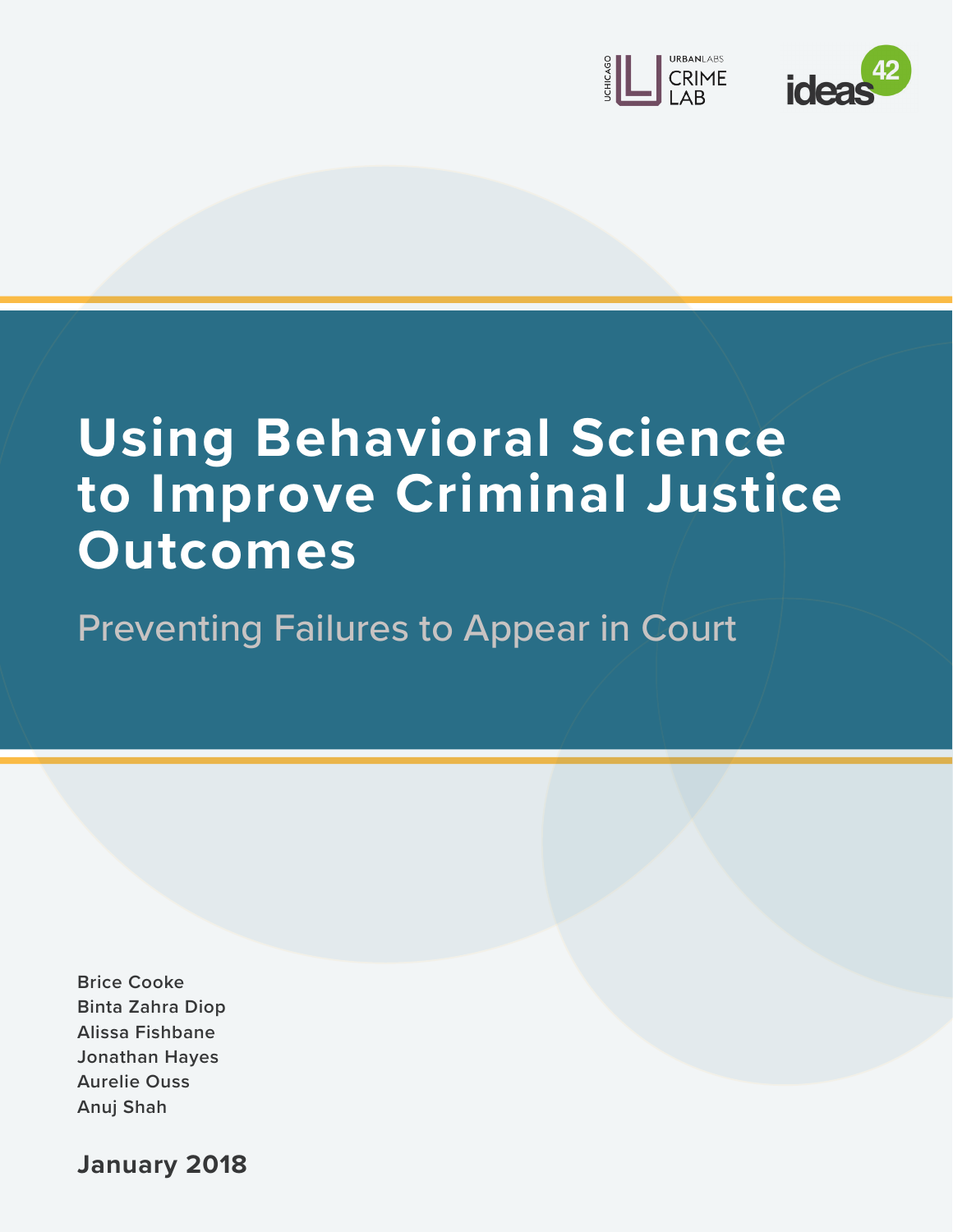# **Acknowledgments**

We are grateful to the Laura and John Arnold Foundation, the John D. and Catherine T. MacArthur Foundation, and the Abdul Latif Jameel Poverty Action Lab (J-PAL) for their early and continued support of this work. We are also greatly appreciative for the support and close partnership with the New York City Mayor's Office of Criminal Justice, in particular Elizabeth Glazer, Alex Crohn, Allie Meizlish, and Angela LaScala-Gruenewald; the New York City Police Department, in particular Deputy Commissioner Susan Herman, Detective Kenneth Rice, and Lieutenant Denis O'Hanlon; and the New York State Unified Court System Office of Court Administration, in particular Justin Barry, Jason Hill, Karen Kane, Carolyn Cadoret, and Zac Bedell.

We also would like to thank our colleagues at ideas42 and the University of Chicago Crime Lab and especially Roseanna Ander, Katy Brodsky Falco, Chelsea Hanlock, Zachary Honoroff, Christina Leon, and Jens Ludwig for their invaluable assistance, Christina Avellan, Hannah Furstenberg-Beckman, and Jessica Leifer for their contributions to the diagnosis and designs of the text message reminders, and Ethan Fletcher, Jaclyn Lefkowitz, David Munguia Gomez, and Allison Yates-Berg for their contributions to the summons form redesign.

*The views expressed in this report are solely those of the authors and do not necessarily reflect those of any funders or data providers.*

**Contact:** Alissa Fishbane, ideas42 ([alissa@ideas42.org\)](mailto:alissa%40ideas42.org?subject=Inquiry%3A%20Using%20Behavioral%20Science%20to%20Improve%20Criminal%20Justice%20Outcomes) or Aurelie Ouss, University of Pennsylvania and Crime Lab ([aouss@sas.upenn.edu](mailto:aouss%40sas.upenn.edu?subject=Inquiry%3A%20Using%20Behavioral%20Science%20to%20Improve%20Criminal%20Justice%20Outcomes))





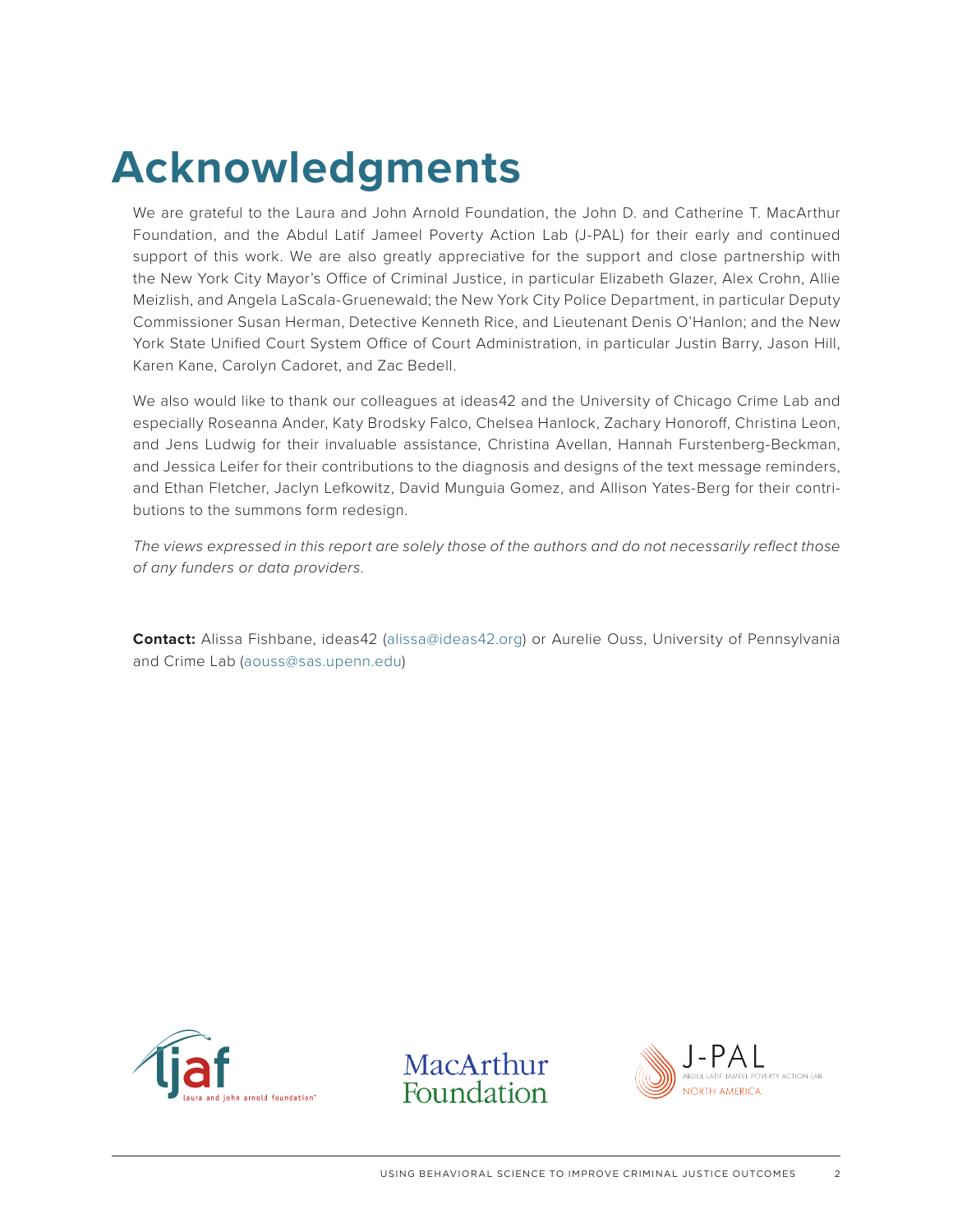### **About ideas42**

We're a leader in our field with unique expertise and experience at the forefront of behavioral science. We use this to innovate, drive social change, and improve millions of lives. We create fresh solutions to tough issues based on behavioral insights that can be scaled up for the greatest impact. ideas42 also educates leaders and helps institutions improve existing programs and policies.

Our work spans 30 countries and encompasses consumer finance, economic mobility, education, energy and the environment, health, international development, and safety and justice. As a global nonprofit organization, our partners include governments, foundations, companies, NGOs, and many other institutions.

At its core, behavioral science helps us understand human behavior and why people make the decisions they do. It teaches us that context matters, that asking the right questions is critical, and that simple solutions are often available, but frequently overlooked or dismissed. We work to identify the subtle but important contextual details that can have a disproportionate impact on outcomes.

Visit [ideas42.org](http://ideas42.org) and follow [@ideas42](http://www.twitter.com/ideas42) on Twitter for more.

### **About the University of Chicago Crime Lab**

URBANI ARS **CRIME** LAB

The U.S. has the highest rate of homicide among any developed nation in the world. The U.S. also has by far the highest rate of incarceration among any high-income nation, with over 2.2 million people currently incarcerated nationwide. Both of these problems disproportionately affect our most economically disadvantaged and socially marginalized communities.

Taken together, all levels of government in the U.S. spend well over \$200 billion per year on the criminal justice system (including police, courts, and corrections). Yet we have made little long-term progress on these problems. The homicide rate in America today is about the same as it was in 1950, or even 1900. This stands in stark contrast to the enormous progress the U.S. has made toward reducing mortality rates from almost every other leading cause of death. One key reason we have not made more progress on these problems is a striking lack of rigorous evidence about what actually works, for whom, and why.

The University of Chicago Crime Lab and sister organization Crime Lab New York aim to change this by doing the most rigorous research possible in close collaboration with city government and non-profits. Using randomized controlled trials, insights from behavioral economics, and predictive analytics, the Crime Lab partners with government agencies and frontline practitioners to design and test promising ways to prevent violence and reduce the social harms of the criminal justice system, with the ultimate goal of helping the public sector deploy its resources more effectively (and humanely) to improve lives.

Building on the model of the Crime Lab, the University of Chicago launched Urban Labs in 2015 to help cities identify and test the policies and programs with the greatest potential to improve human lives at scale. Under the direction of leading social scientists, Urban Labs utilizes this approach across five labs that tackle urban challenges in the crime, education, energy & environment, health, and poverty domains.

Visit [urbanlabs.uchicago.edu/labs/crime](http://urbanlabs.uchicago.edu/labs/crime)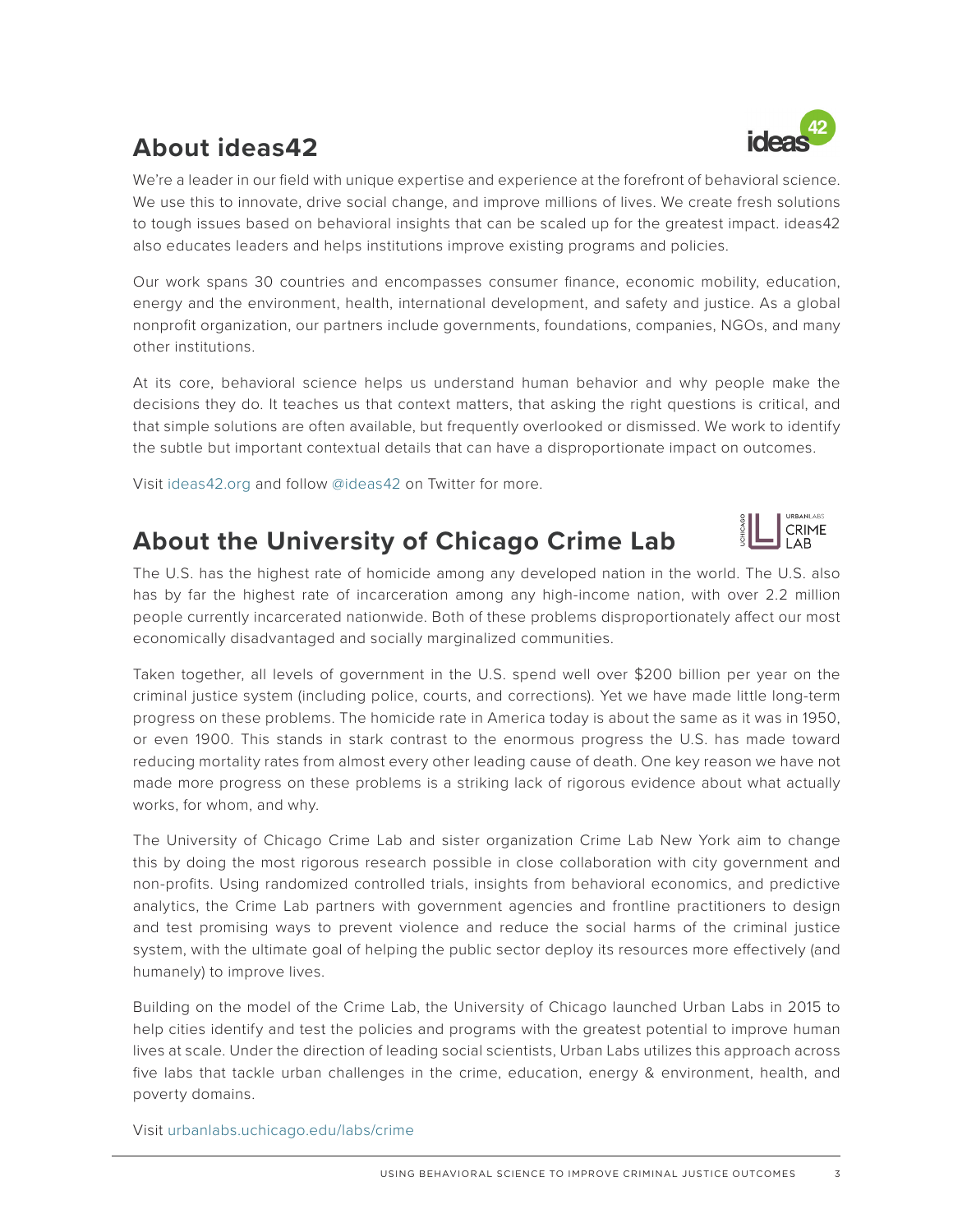# Executive Summary

I**I** n 2014, nearly 41% of the approximately 320,000 cases from tickets issued to people for low-level<br>offenses in New York City (NYC) had recipients who did not appear in court or resolve their summons n 2014, nearly 41% of the approximately 320,000 cases from tickets issued to people for low-level by mail. This represents approximately 130,000 missed court dates for these offenses. Regardless of the offense severity (summonses are issued for offenses ranging from things like littering on the street or sidewalk to drinking in public), failure to appear in court automatically results in the issuance of an arrest warrant. Because warrants are costly and burdensome for both the criminal justice system and recipients, the NYC Mayor's Office of Criminal Justice—in partnership with the New York City Police Department and New York State Unified Court System Office of Court Administration—asked ideas42 and the University of Chicago Crime Lab to design and implement inexpensive, scalable solutions to reduce the failure to appear (FTA) rate.

We tackled this problem using a two-sided approach. First, we redesigned the NYC summons form to make the most relevant information stand out, making it easier for people to respond appropriately. In the new form, important information about one's court date and location is moved to the top, the negative consequence of failing to act is boldly displayed, and clear language encourages recipients to show up to court or plead by mail.

Second, we created text message reminders. We identified behavioral barriers leading many to miss their court dates: people forget, they have mistaken beliefs about how often other people skip court, they see a mismatch between minor offenses and the obligation to appear in court, and they overweigh the immediate hassles of attending court and ignore the downstream consequences. We then designed different reminders targeted at helping recipients overcome these barriers.

From March 2016 to September 2017 we implemented and evaluated our interventions, and showed that both have significant and positive effects on appearance rates. **We found that behavioral redesign of the form reduced FTA by 13%.** This form has already been scaled system-wide to all criminal court summonses, and, based on 2014 figures, translates to preventing roughly 17,000 arrest warrants per year.

Using a randomized controlled trial, **we found that the most effective reminder messaging reduced FTA by 26%** relative to receiving no messages. **Looking 30 days after the court date, the most effective messaging reduced open warrants by 32% relative to receiving no messages.** This stems from both reducing FTA on the scheduled court date as well as court appearances after the FTA to clear the resulting warrant. These results are in addition to the gains already realized from the summons form redesign. The most effective messaging combined information on the consequences of not showing up to court, what to expect at court, and plan-making elements.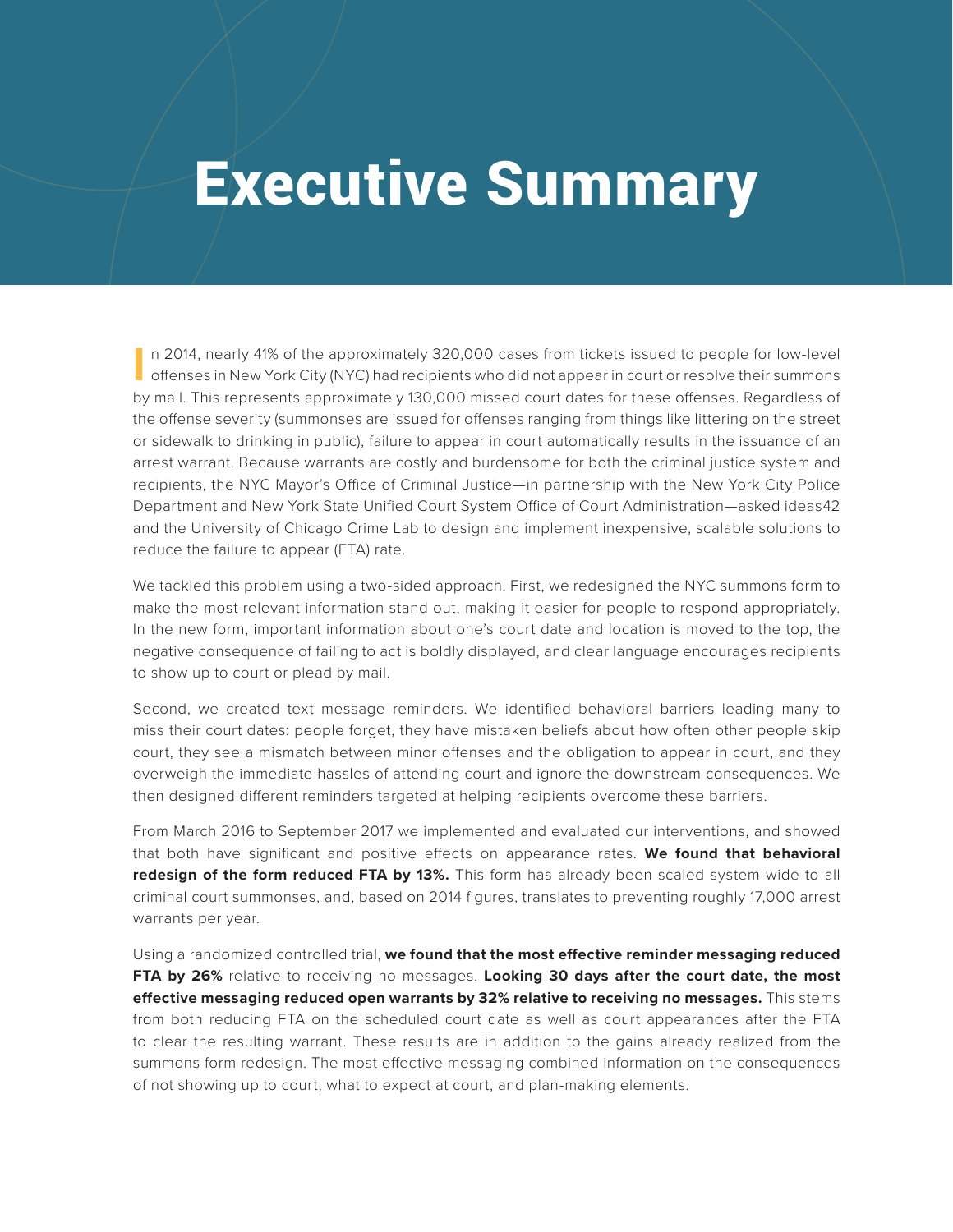### **Improvements in timely court appearance**



Traditionally, criminal justice policy is informed by the assumption that people make an explicit decision to offend, and so most approaches aim to make crime less worthwhile. But our interventions are built on the view that people who miss their court date do not necessarily make an active choice to skip it. Rather, they may have failed to consider the decision at all due to a number of obstacles. The results indicate that crime policies that focus on behavioral barriers can offer humane approaches to reduce negative consequences for both citizens and the criminal justice system, without resorting to the traditional lever of increasing enforcement.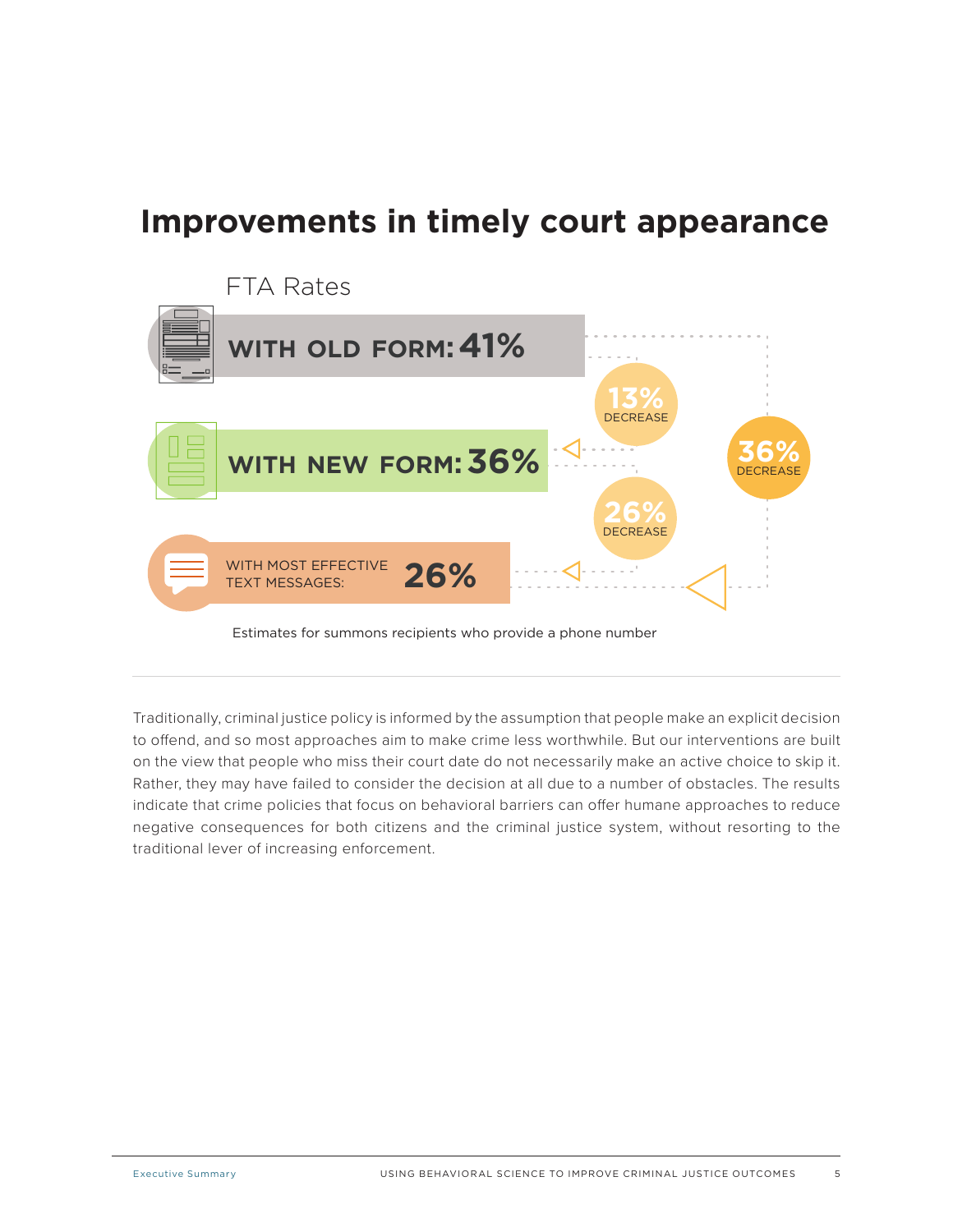# Introduction

**T** o bring about behavior change and crime prevention, policymakers within the criminal justice system have traditionally focused on deterrence. For example, longer prison sentences are often used to discourage crime by making crimes more costly for offenders.

However, these policies will only be effective if people carefully consider the costs and benefits of their actions. Yet a growing body of literature in the behavioral sciences suggests that people often do not think systematically about costs and benefits before acting. Instead, people often base their decisions on intuitive or automatic processes that falter in predictable ways. Fortunately, the predictability of these processes opens up additional levers for generating behavior change. For example, behavioral science has shown people will reduce their energy consumption if told how much energy they use relative to their neighbors<sup>1</sup> or that medical adherence can be boosted with simple reminders to reduce forgetting.<sup>2</sup> However, insights from behavioral science have yet to be methodically applied to criminal justice, where they hold promise for making the system fairer and more efficient.

To illustrate this, we focus on one problem: failures to appear in court (FTA). The criminal justice system cannot work if people fail to appear in court, which is why the system places great weight on ensuring that people attend required hearings and enforces prescribed responses if they fail to do so. Nationally, the FTA rate is approximately 21-24% for felony cases.<sup>3</sup> FTA rates for misdemeanor and low-level offenses are even higher: historically this rate is around 40% for summons cases in New York City (NYC), which in 2014 represented about 130,000 missed court dates. In many jurisdictions, failing to appear can result in an arrest warrant; in NYC this is the default response in accordance with state law.

To reduce FTAs, a traditional policy approach would propose stricter enforcement of warrants, based on the assumption that people skip court because they weren't deterred by existing penalties. However, a behavioral science perspective suggests many other factors could lead people to miss court. For example, they may not have paid close attention to information about their court date when they got it, they may have simply forgotten, or they may not have planned for taking time off from work in order to attend their court date. If these behavioral barriers account for some instances of FTA, then behavioral interventions may help courts reduce FTA rates without resorting to stricter enforcement.

<sup>1</sup>Allcott, Hunt, and Sendhil Mullainathan. "Behavior and energy policy." Science 327, no. 5970 (2010): 1204-1205. <http://science.sciencemag.org/content/327/5970/1204>

<sup>&</sup>lt;sup>2</sup> Dai, Hengchen, Katherine L. Milkman, John Beshears, James J. Choi, David Laibson, and Brigitte C. Madrian. "Planning prompts as a means of increasing rates of immunization and preventive screening." Public Policy & Aging Report 22, no. 4 (2012): 16-19. [http://nber.org/aging/roybalcenter/planning\\_prompts.pdf](http://nber.org/aging/roybalcenter/planning_prompts.pdf)

<sup>&</sup>lt;sup>3</sup> Cohen, T. H. (2010). Pretrial release of felony defendants in state courts: State court processing statistics, 1990-2004. <https://www.bjs.gov/content/pub/pdf/prfdsc.pdf>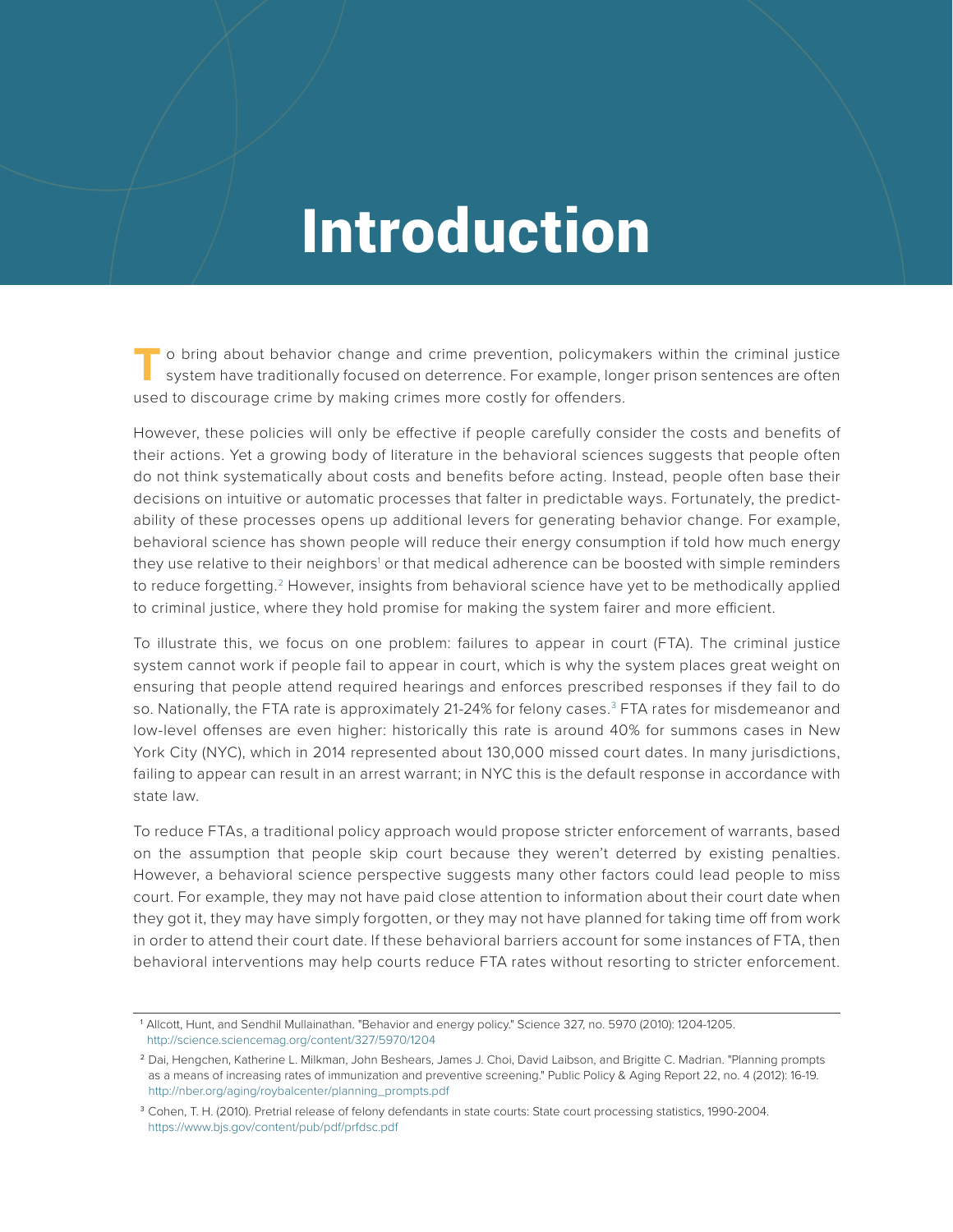This policy brief outlines the process and results of a joint project with ideas42 and the University of Chicago Crime Lab, in partnership with the New York City Mayor's Office of Criminal Justice (MOCJ), New York City Police Department (NYPD), and the New York State Unified Court System Office of Courts Administration (OCA). The project's aim was to develop and test two behavioral approaches to addressing the common issue of FTA, which plagues court systems across the country. Instead of applying traditional approaches to increase compliance with court summonses (via stiffer enforcement), we looked for opportunities to address contextual factors that were contributing to missed appearances in NYC courts.

In the following sections, we outline the extent of the FTA problem in NYC, the contextual factors we identified as contributing to the problem, and two simple, cost-effective solutions we designed and tested to address it. After presenting results of each intervention, we conclude with thoughts and recommendations for moving forward.



## **What is behavioral science?**

Behavioral science is the study of how people make decisions and act within a complex and textured world where details matter. It draws from decades of research in the social sciences to create a more realistic framework for understanding people. The standard approach to predicting human behavior suggests that we consider all available information, weigh the pros and cons of each option, make the best choice, and then act on it. The behavioral approach suggests something different. We make decisions with imperfect information and do not always choose what's best for us. Seemingly small and inconsequential details undermine our intentions to act. Behavioral science has been used across a variety of fields to realign policies, programs, and products with how we really behave in order to improve outcomes.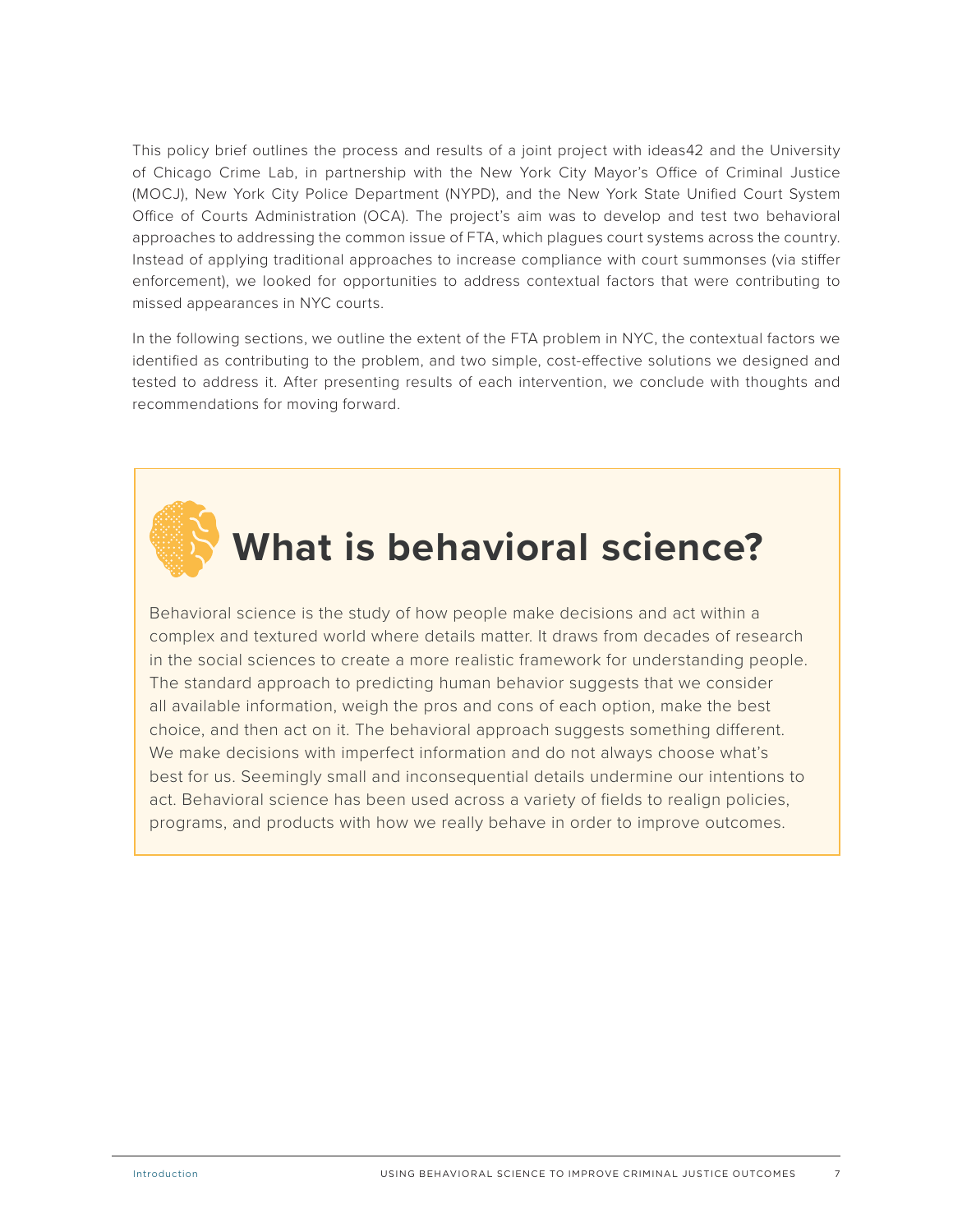# **Behavioral Reasons People<br>
Fail to Appear in Court**

ourt appearance tickets are issued for low-level offenses, which range from public consumption of alcohol and public urination to riding a bicycle on the sidewalk and spitting. Among summonses requiring an in-person court appearance (that were not resolved through plea by mail<sup>4</sup>), historically, around 40% end in FTA.



<sup>4</sup>The plea by mail option is available for two offenses: public consumption of alcohol and public urination.

<sup>5</sup> Source: New York State Unified Court System data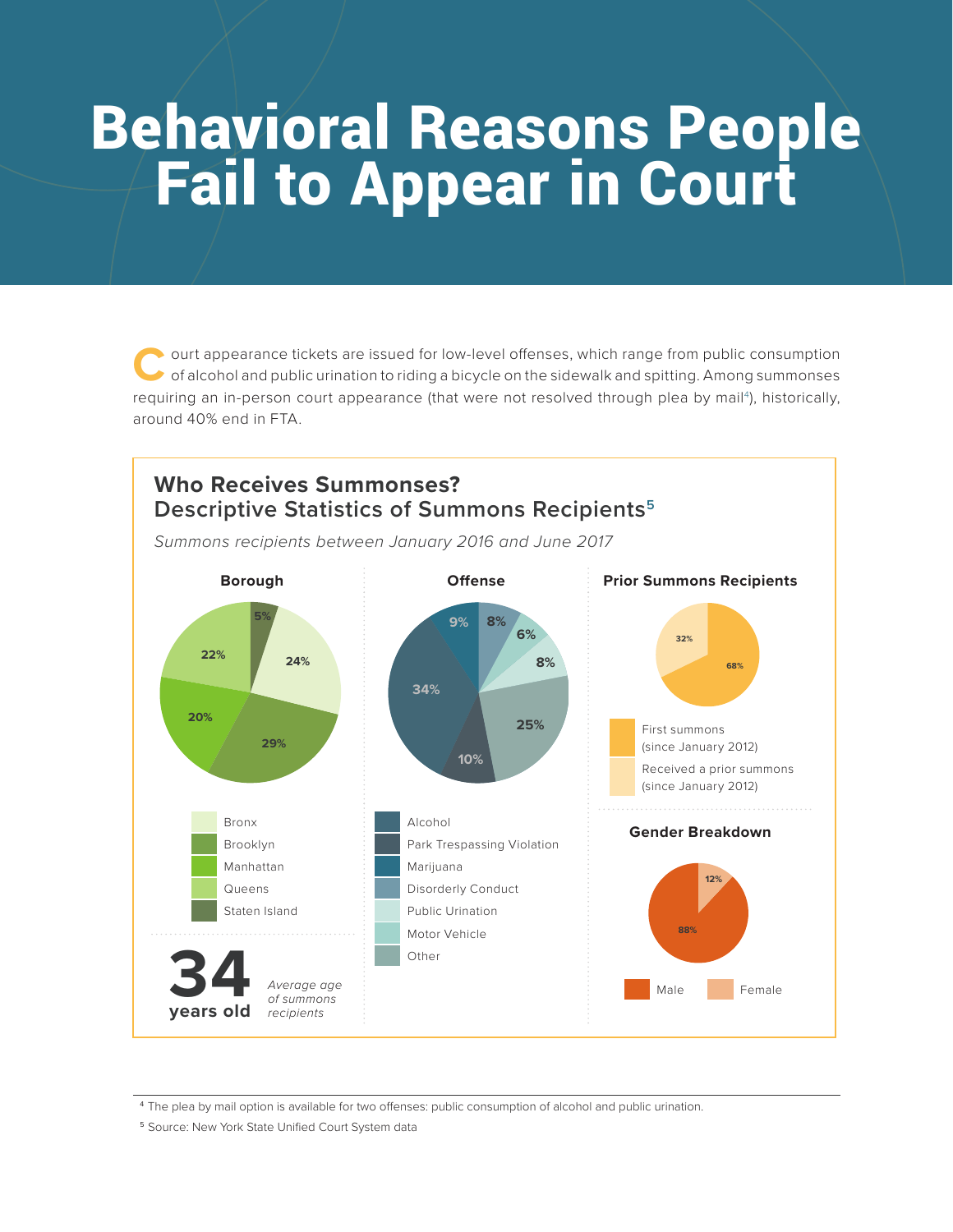In NYC, hundreds of thousands of arrest warrants are currently open due to FTA, which is problematic for both civilians (who can be taken into custody upon future interaction with police officers) and for law enforcement (whose time and resources are spent taking individuals into custody who might otherwise walk away from interactions with the police). The negative consequences for recipients could include time in police custody, potential immigration issues, and disruptions to work and family life—not to mention the psychological costs of worrying about being picked up on an open warrant. Dealing with these warrants also places a burden on the police and court systems.

To uncover the psychological and contextual features contributing to FTAs, ideas42 and the Crime Lab conducted quantitative and qualitative research using our behavioral diagnosis methodology. We uncovered four main barriers contributing to FTAs.

| <b>Mental</b><br><b>Models</b> | First, some recipients believe that receiving a ticket for a minor<br>offense and having to attend court for it is unfair. The crime feels<br>misaligned with the punishment. Other recipients receiving a<br>ticket for a minor offense did not expect a warrant to be issued for<br>not attending court. That is, having to go to court for a seemingly<br>minor offense (e.g., being in a park after hours) doesn't match<br>with people's "mental model" of what necessitates a court<br>appearance, much less an arrest warrant.                                                                                                               |
|--------------------------------|-----------------------------------------------------------------------------------------------------------------------------------------------------------------------------------------------------------------------------------------------------------------------------------------------------------------------------------------------------------------------------------------------------------------------------------------------------------------------------------------------------------------------------------------------------------------------------------------------------------------------------------------------------|
| <b>Present</b><br><b>Bias</b>  | Second, the immediate financial or psychological costs of attend-<br>ing court, such as taking time off work or fears around what may<br>happen at court, outweigh the (often unknown) consequences<br>of not appearing. Many people we interviewed weren't aware<br>that a warrant was a consequence of FTA, but even among those<br>who were aware of the warrant, some still reported missing court<br>because immediate costs of going loomed larger than the risk of<br>getting arrested in the future. This focus on immediate costs over<br>future ones, even when those future costs are objectively larger,<br>is known as "present bias." |
| <b>Social</b><br><b>Norms</b>  | Third, there is a misperception about court attendance. A majority<br>of interviewees hold the misperception that most people do not<br>attend their court dates, which (consciously or unconsciously)<br>may influence their own decision to attend or not. Prior work from<br>behavioral science shows that the perceived behavior of peers<br>("social norms") can have a strong influence on our decisions<br>and actions.                                                                                                                                                                                                                      |
| <b>Inattention</b>             | Fourth, the long lag time between receiving the summons and<br>attending court leads many to forget. In NYC, the court date is<br>typically 60 to 90 days after the ticket was issued, which is plenty<br>of time for people to forget about their court date or the summons<br>altogether. This forgetting can be attributed to "inattention."                                                                                                                                                                                                                                                                                                     |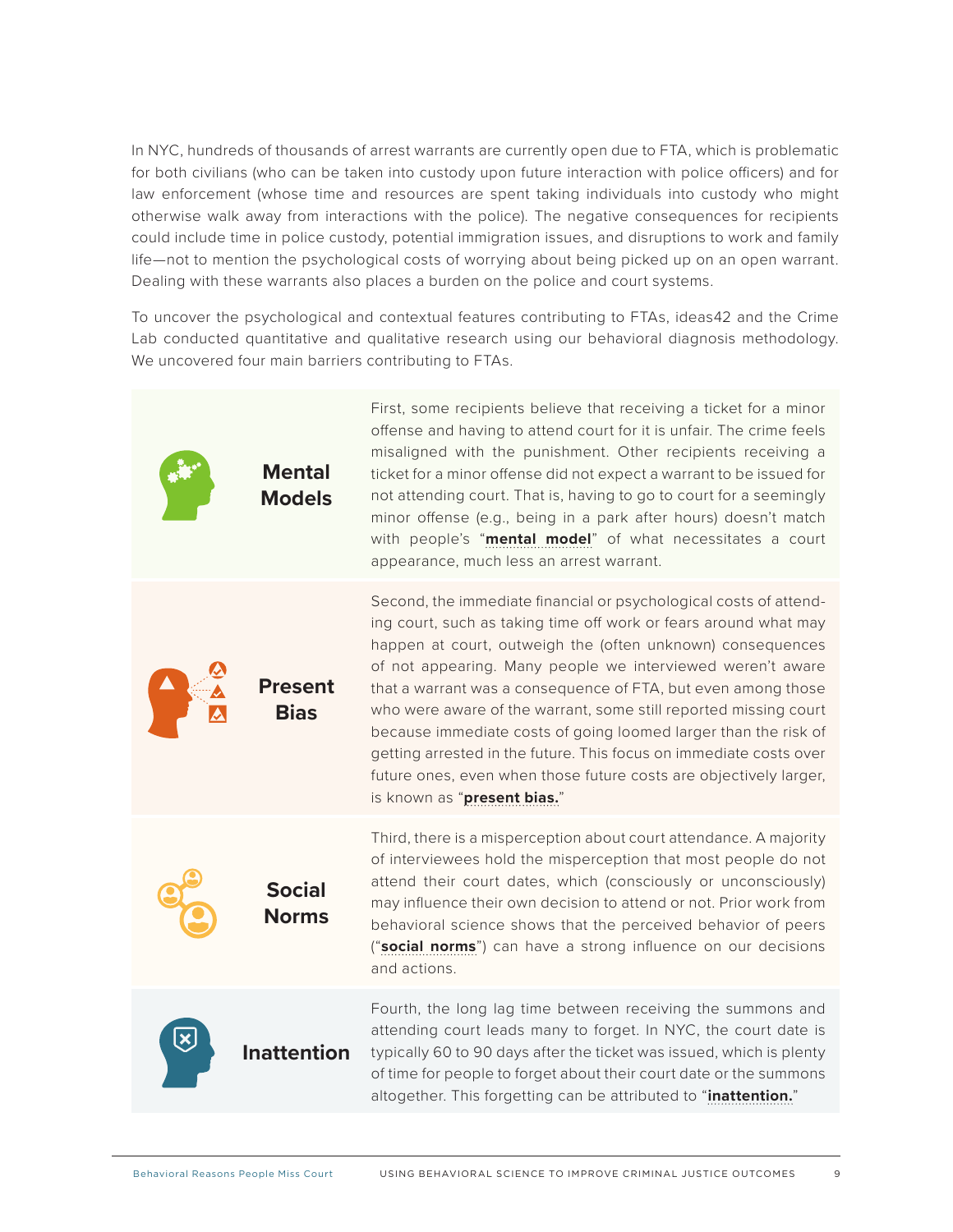# Behavioral Interventions to Reduce FTA

W ith our understanding of the contextual and psychological barriers influencing court atten-<br>dance, we designed two simple, low-cost, scalable solutions to increase appearances.<sup>6</sup> Our **first** touch point was the summons form itself, which is the recipients' main source of information regarding where and when they must attend court. One reason for FTA could be that people do not take the time to carefully read the form. We redesigned it to limit the attention needed to acquire the most important information by putting the essential details near the top of the form and clearly stating the consequences of missing court.

### *Comparing the old and new summons forms*

We made several changes to the recipient copy of the summons form. Some of the main changes of the front page of the form are described in the call out boxes on the next page.<sup>7</sup>



<sup>&</sup>lt;sup>6</sup> Most recently, the Mayor's Office worked with four district attorneys (Bronx, Brooklyn, Manhattan and Queens) to dismiss over 644,000 outstanding summons warrants that were over 10 years old for minor offenses like drinking alcohol in public or entering a park after hours.

<sup>7</sup>See idea42's website for more details on the form redesign:<http://www.ideas42.org/summons>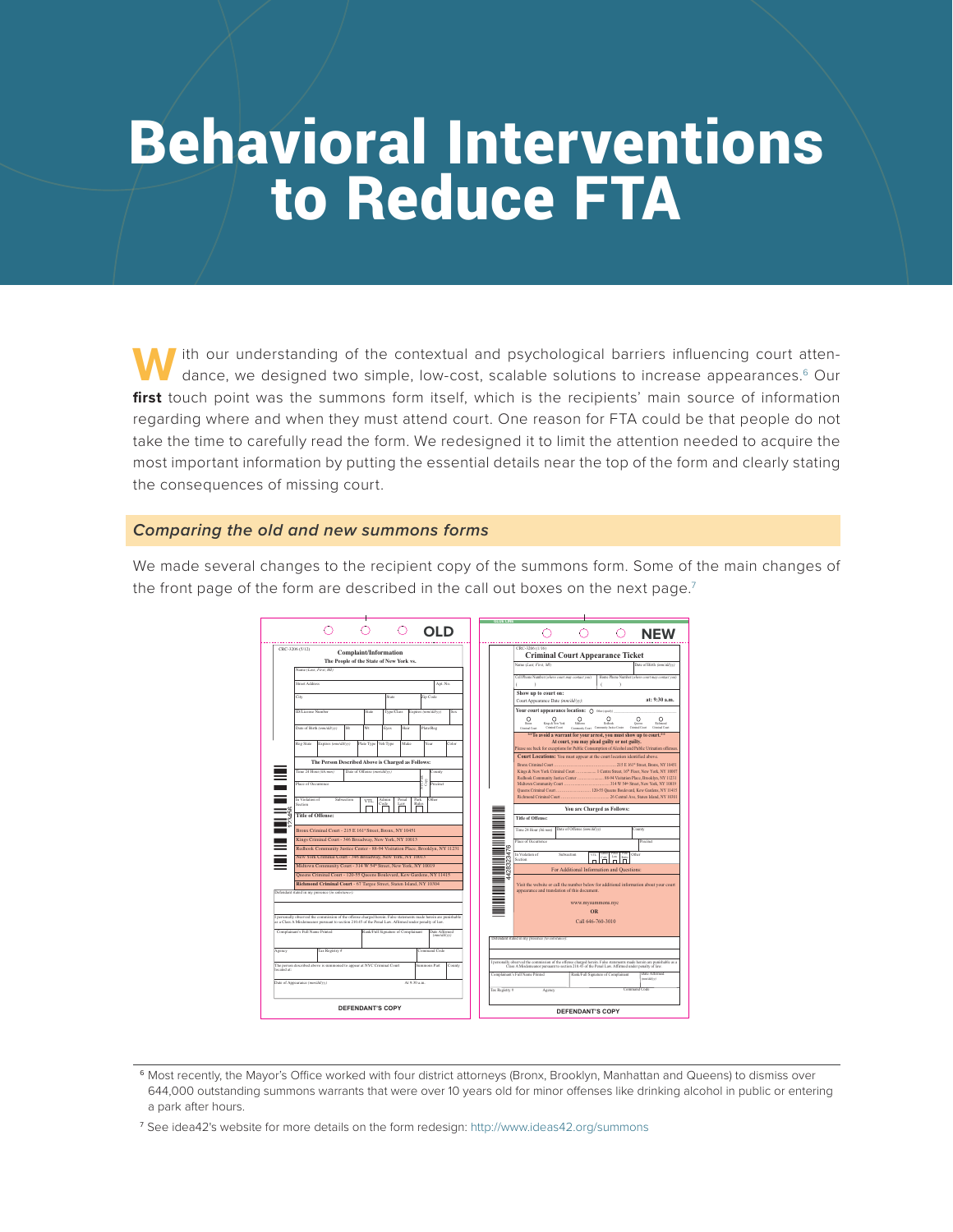|                                                                                                                                                                                                                         | <b>NEW</b>                                                                                                                                                                                                              |
|-------------------------------------------------------------------------------------------------------------------------------------------------------------------------------------------------------------------------|-------------------------------------------------------------------------------------------------------------------------------------------------------------------------------------------------------------------------|
| CRC-3206 (5/12)<br><b>Complaint/Information</b>                                                                                                                                                                         | CRC-3206 (1/16)<br><b>Criminal Court Appearance Ticket</b>                                                                                                                                                              |
| The People of the State of New York vs.                                                                                                                                                                                 | Name (Last, First, MI)<br>Date of Birth (mm/dd/vv)                                                                                                                                                                      |
| Name (Last, First, MI)                                                                                                                                                                                                  |                                                                                                                                                                                                                         |
| <b>Street Address</b><br>Apt. No.                                                                                                                                                                                       | Cell Phone Number (where court may contact you)<br>Home Phone Number (where court may contact you)                                                                                                                      |
| City<br>Zip Code<br>State                                                                                                                                                                                               | Show up to court on:                                                                                                                                                                                                    |
|                                                                                                                                                                                                                         | at: 9:30 a.m.<br>Court Appearance Date (mm/dd/yy):                                                                                                                                                                      |
| ID/License Number<br>State<br>Type/Class<br>Expires (mm/dd/yy)<br>Sex                                                                                                                                                   | Your court appearance location: $\bigcirc$ other (specify)                                                                                                                                                              |
|                                                                                                                                                                                                                         | ∩<br>$\circ$<br>$\circ$<br>O<br>O<br>∩<br>Kings & New York<br>Midtown<br>Redhook<br>Queens<br>Richmond<br>Brom                                                                                                          |
| Date of Birth (mm/dd/yy)<br>Ht<br>Wt<br>Eyes<br>Hair<br>Plate/Reg                                                                                                                                                       | Criminal Com<br>Criminal Court<br>Criminal Court<br>Community Court Community Justice Center<br>Criminal Court<br>** To avoid a warrant for your arrest, you must show up to court.**                                   |
| Color<br>Reg State<br>Expires (mm/dd/yy)<br>Plate Type Veh Type<br>Make<br>Year                                                                                                                                         | At court, you may plead guilty or not guilty.                                                                                                                                                                           |
|                                                                                                                                                                                                                         | Please see back for exceptions for Public Consumption of Alcohol and Public Urination offenses.                                                                                                                         |
| The Person Described Above is Charged as Follows:                                                                                                                                                                       | Court Locations: You must appear at the court location identified above.                                                                                                                                                |
| Time 24 Hour (hh:mm)<br>Date of Offense (mm/dd/yy)<br>County                                                                                                                                                            | Kings & New York Criminal Court  1 Centre Street, 16th Floor, New York, NY 10007                                                                                                                                        |
|                                                                                                                                                                                                                         | Redhook Community Justice Center  88-94 Visitation Place, Brooklyn, NY 11231                                                                                                                                            |
| <b>Copy</b><br>Place of Occurrence<br>Precinct                                                                                                                                                                          | Queens Criminal Court  120-55 Queens Boulevard, Kew Gardens, NY 11415                                                                                                                                                   |
|                                                                                                                                                                                                                         |                                                                                                                                                                                                                         |
| In Violation of<br>Other<br>Subsection<br>Admin<br>Code<br>Penal<br>Park<br>Rules<br><b>VTL</b><br>Law<br>Section                                                                                                       |                                                                                                                                                                                                                         |
| <b>Title of Offense:</b>                                                                                                                                                                                                | You are Charged as Follows:<br><b>Title of Offense:</b>                                                                                                                                                                 |
|                                                                                                                                                                                                                         |                                                                                                                                                                                                                         |
| Bronx Criminal Court - 215 E 161st Street, Bronx, NY 10451                                                                                                                                                              | Date of Offense (mm/dd/yy)<br>Time 24 Hour (hh:mm)<br>County                                                                                                                                                            |
| Kings Criminal Court - 346 Broadway, New York, NY 10013                                                                                                                                                                 | Place of Occurrence<br>Precinct                                                                                                                                                                                         |
| Redhook Community Justice Center - 88-94 Visitation Place, Brooklyn, NY 11231                                                                                                                                           | Park Other<br>In Violation of<br>Subsection                                                                                                                                                                             |
| New York Criminal Court - 346 Broadway, New York, NY 10013                                                                                                                                                              | VTI.<br>$\overline{Code}$<br>$\overline{\Box}$<br>$\overline{\Pi}$<br>Section<br>$\Box$                                                                                                                                 |
| Midtown Community Court - 314 W 54th Street, New York, NY 10019                                                                                                                                                         | 42832<br>For Additional Information and Questions:                                                                                                                                                                      |
| Queens Criminal Court - 120-55 Queens Boulevard, Kew Gardens, NY 11415                                                                                                                                                  |                                                                                                                                                                                                                         |
| Richmond Criminal Court - 67 Targee Street, Staten Island, NY 10304                                                                                                                                                     | Visit the website or call the number below for additional information about your court                                                                                                                                  |
| Defendant stated in my presence (in substance):                                                                                                                                                                         | appearance and translation of this document.                                                                                                                                                                            |
|                                                                                                                                                                                                                         | www.mysummons.nyc                                                                                                                                                                                                       |
|                                                                                                                                                                                                                         | <b>OR</b>                                                                                                                                                                                                               |
| I personally observed the commission of the offense charged herein. False statements made herein are punishable<br>as a Class A Misdemeanor pursuant to section 210.45 of the Penal Law. Affirmed under penalty of law. | Call 646-760-3010                                                                                                                                                                                                       |
| Complainant's Full Name Printed<br>Rank/Full Signature of Complainant<br>Date Affirmed                                                                                                                                  |                                                                                                                                                                                                                         |
| (mm/dd/yy)                                                                                                                                                                                                              | Defendant stated in my presence (in substance):                                                                                                                                                                         |
| Tax Registry #<br>Command Code<br>Agency                                                                                                                                                                                |                                                                                                                                                                                                                         |
|                                                                                                                                                                                                                         |                                                                                                                                                                                                                         |
| The person described above is summoned to appear at NYC Criminal Court<br>County<br>Summons Part                                                                                                                        | I personally observed the commission of the offense charged herein. False statements made herein are punishable as a<br>Class A Misdemeanor pursuant to section 210.45 of the Penal Law. Affirmed under penalty of law. |
| located at:                                                                                                                                                                                                             | Date Affirmed<br>Complainant's Full Name Printed<br>Rank/Full Signature of Complainant                                                                                                                                  |
| At 9:30 a.m.<br>Date of Appearance (mm/dd/yy)                                                                                                                                                                           | mm/dd/yy)                                                                                                                                                                                                               |
|                                                                                                                                                                                                                         | Command Code<br>Tax Registry #<br>Agency                                                                                                                                                                                |
|                                                                                                                                                                                                                         |                                                                                                                                                                                                                         |
| <b>DEFENDANT'S COPY</b>                                                                                                                                                                                                 | <b>DEFENDANT'S COPY</b>                                                                                                                                                                                                 |

**1** Clear title describes the purpose and required action.

2 The date, time, and location of the appearance is moved from the bottom to the top, where it is more likely to be read.

**3** The consequence of missing is clearly articulated and framed to spur loss aversion, the human tendency to feel losses more severely than equivalent gains.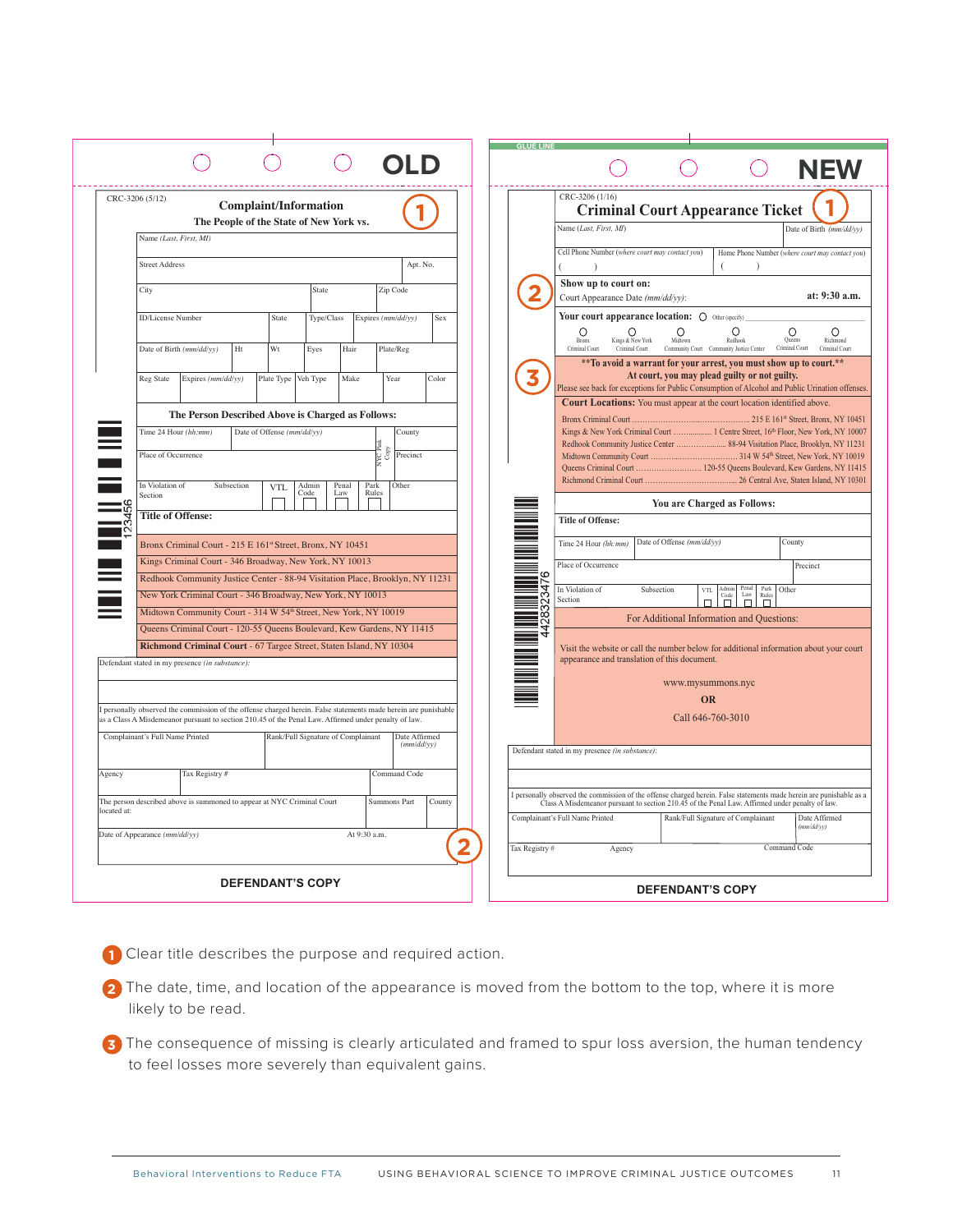The **second** touch point addressed the lag time between receipt of the summons and the court date. We designed text message reminders tailored to address the bottlenecks described above. Compared to other forms of reminders, such as letters or robo-calls, text messages are inexpensive, and information is easily received and retrievable later.

We designed multiple sets of text messages to determine which messaging is most effective at reducing FTA. Some were sent before a person's scheduled court date (pre-court messages) and some were only sent if they had missed their court date (post-FTA messages). In order to test which messages were most impactful on FTA rates, recipients were randomly assigned to receive some combination of pre-court and/or post-FTA messages, or no message at all.

The pre-court message sets consist of three different texts, sent seven, three, and one day(s) before the scheduled court date. This schedule was chosen in order to prompt recipients to take preemptive action for attending court (i.e. scheduling time away from work or securing childcare) without reminding them too early, which could lead to procrastination.

Some pre-court messages emphasized the consequences of failing to appear and provided information about what to expect at court ("consequences"), while others focused on helping people develop concrete plans for appearing in court ("plan-making"). A third set combined consequences and plan-making messages. All messages helped to address inattention or forgetting the court date.



### **Pre-Court Messages**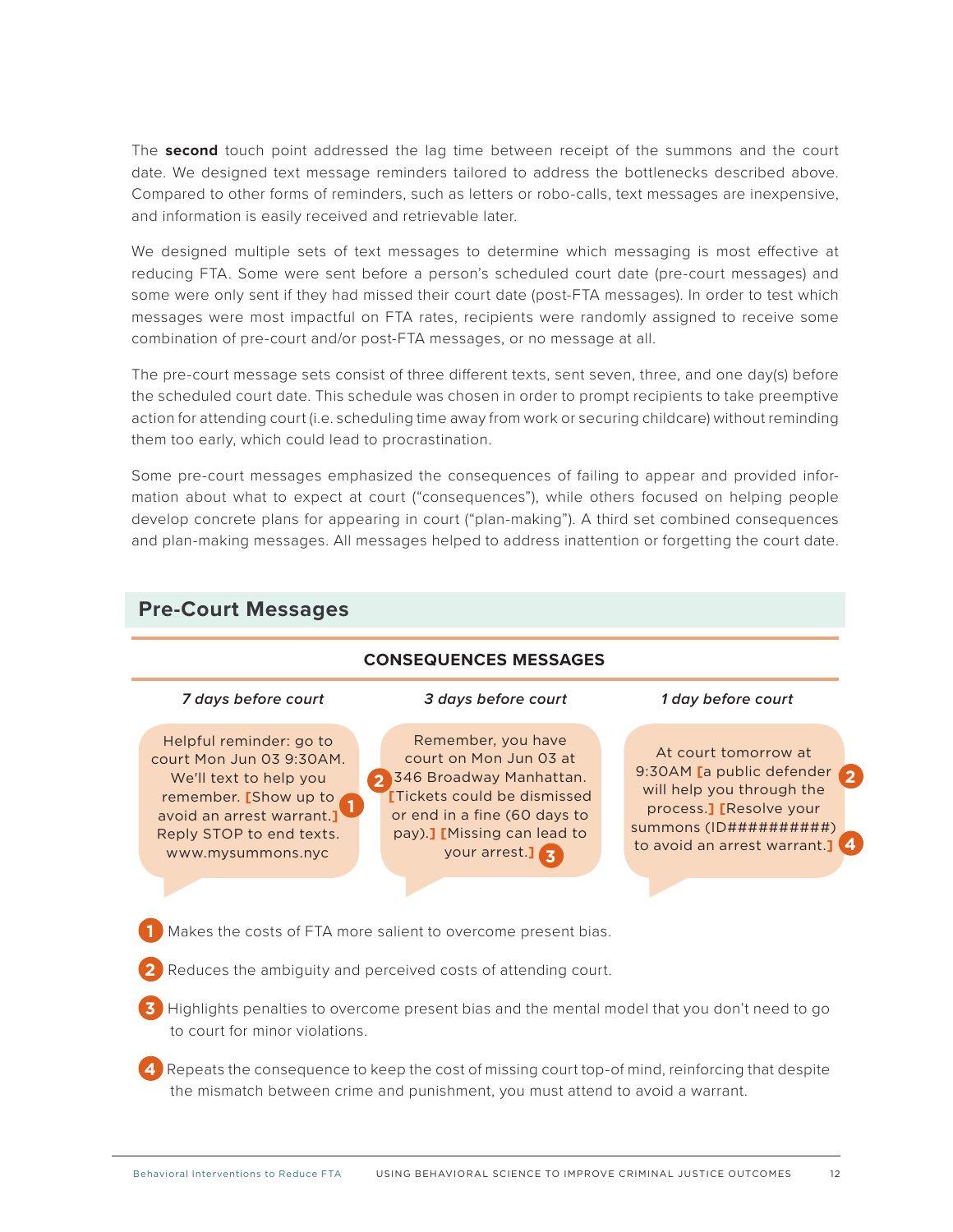### **PLAN-MAKING MESSAGES**

### *7 days before court 3 days before court 1 day before court*

Helpful reminder: go to court on Mon Jun 03 9:30AM. **[**Mark the date on your calendar and set an alarm on your phone.**]** Reply STOP to end messages. www.mysummons.nyc

You have court on Mon Jun 03 at 346 Broadway Manhattan. **[**What time should you leave to get there by 9:30AM? Any other arrangements to make? Write out your plan.**] 2**

You have court tomorrow for summons ID##########. **[**Did you look up directions to 346 Broadway Manhattan?**] 3** Know how you're getting there? Please arrive by 9:30AM.

**1** Encourages people to set reminders to help them remember.

- **2** Aids people to think ahead and overcome potential barriers (or costs) to showing up to court.
- **3** Helps plan how to get there and makes the act of going more concrete.

### **COMBINATION MESSAGES**

### *7 days before court 3 days before court 1 day before court*

Helpful reminder: go to court Mon Jun 03 9:30AM. We'll text to help you remember. Show up to avoid an arrest warrant. Reply STOP to end texts. www.mysummons.nyc

You have court on Mon Jun 03 at 346 Broadway Manhattan. What time should you leave to get there by 9:30AM? Any other arrangements to make? Write out your plan.

Remember, you have court tomorrow at 9:30AM. Tickets could be dismissed or end in a fine (60 days to pay). Missing court for ########## can lead to your arrest.

*These messages, combining elements from both sets above, address present bias, mental models, and plan-making as previously described.*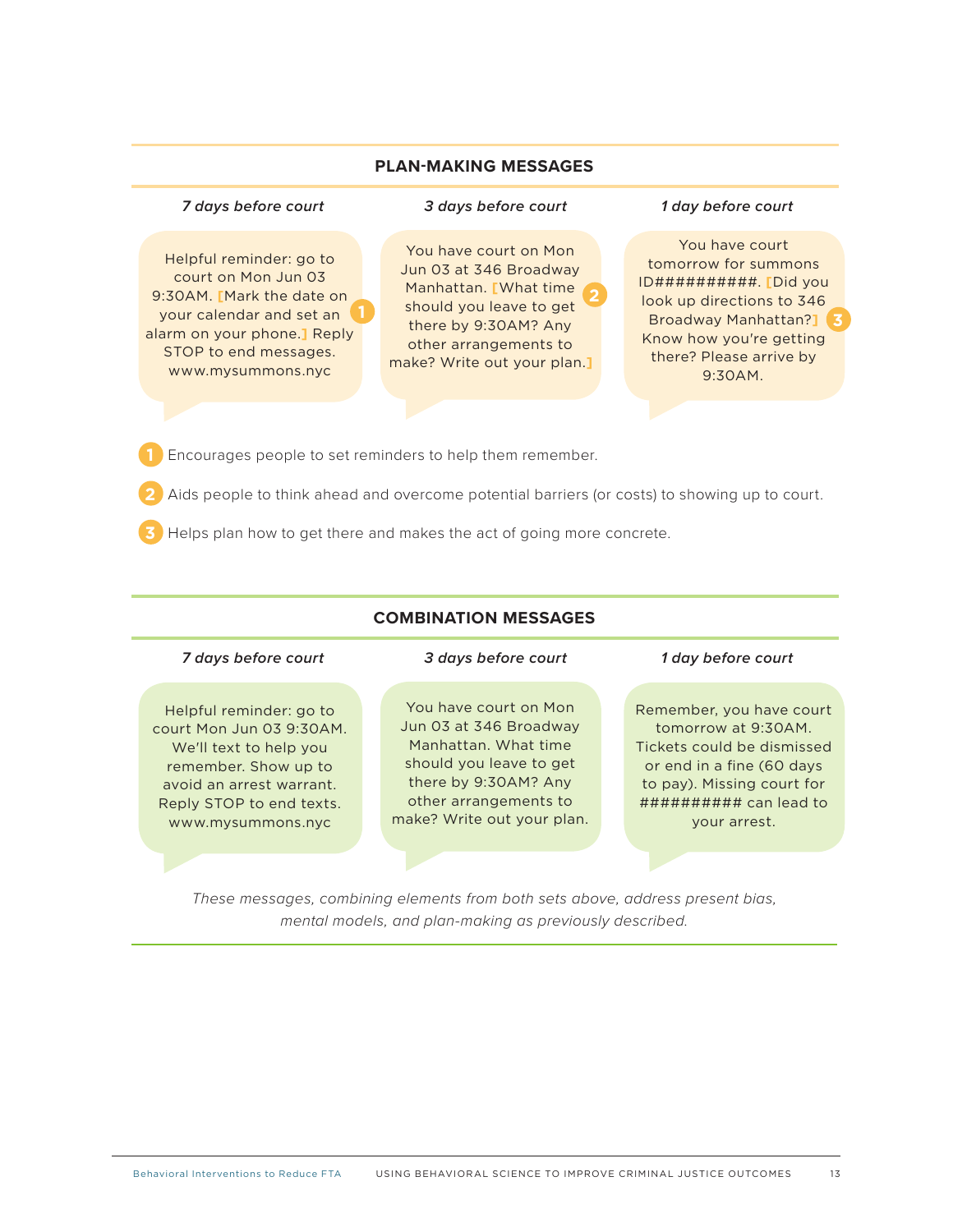In addition to the pre-court reminders, we developed two types of messages sent only if a person had missed the court appearance and a warrant had been issued. The first type focused on consequences, letting recipients know that a warrant was issued, but that they wouldn't be arrested if they clear it at the court. The second type relied on the power of social norms and informed recipients that most people actually had attended their court date. Again, both addressed inattention or forgetting.

### **Post-FTA Messages**

### **CONSEQUENCE MESSAGE**

**[**Since you missed court on Jun 03 (ID##########), a warrant was issued.**] [**You won't be arrested for it if you clear it at 346 Broadway Manhattan.**]** www.mysummons.nyc **1 2**

### *Sent when a warrant is triggered by an FTA*

**1** Notifies of the serious consequence that has occurred.

**2** Encourages action to resolve the open warrant.

### **SOCIAL NORMS MESSAGE**

**[**Most people show up to clear their tickets but records show you missed court for yours (ID##########).**]** Go to court at 346 Broadway Manhattan. www.mysummons.nyc **1**

**1** Provides feedback that their behavior goes against the norm.

*Sent when a warrant is triggered by an FTA*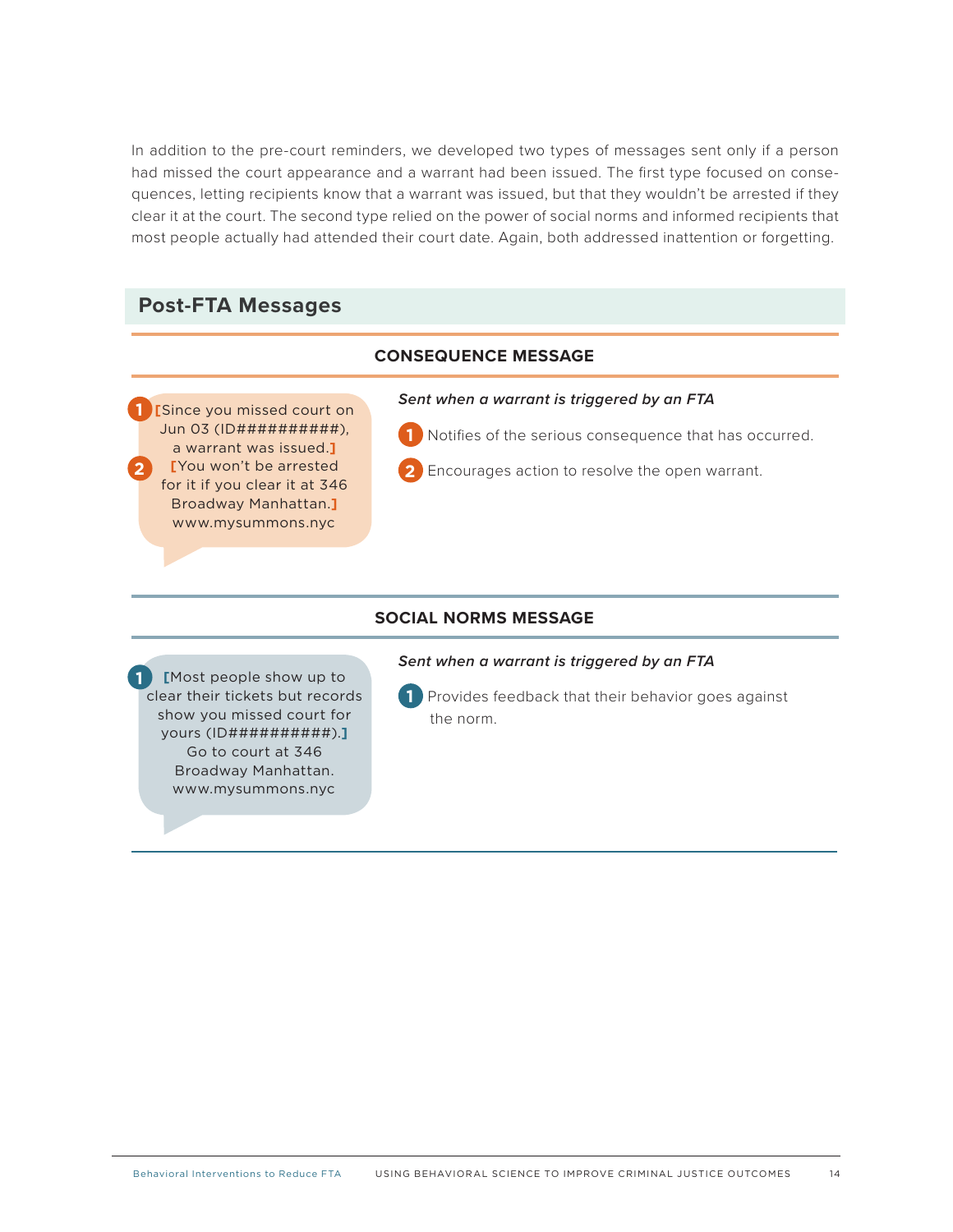# **Results**

### **Solution 1: Summons Form Behavioral Redesign**

The redesigned summons form was first introduced to replace old forms in March 2016 and universally adopted by July 2016. The rollout period culminated in a rapid adoption of the new form across NYC between June and July 2016. Once the new form was issued citywide, the old forms were revoked and collected for destruction.

In order to isolate the impact of the redesigned summons form from other contributing factors to FTA, we compared outcomes between people issued an old form and a new form using a quasiexperimental approach called a regression discontinuity design. We focused on the narrow timewindow around new form adoption, comparing people who received summonses just before and just after their issuing officer switched to the new form. The intuition behind this research design is that within a few weeks of the switch, the form version a recipient received was as good as random: they happened to get whichever form the officer was using at that time. This means that any change in FTA is likely caused by the new forms.<sup>8</sup>

**Those who happened to receive the new summons form have an FTA rate that is 13%, or 6.4 percentage points, lower** than those who happened to receive the old summons form because their issuing officer had not switched yet. As the key variable between these two similar groups of summons recipients, we can determine that the new forms caused this reduction in FTA.

### **Solution 2: Behavioral Text Messages to Reduce FTA**

We evaluated the effect of behavioral text messages using a randomized controlled trial. Anyone in NYC who was issued a summons and provided their cell phone number was eligible to receive text message reminders. Approximately 20,000 summons recipients were randomized to receive one of the pre-court or post-FTA message sets, or no messages (the "comparison group"). All effects seen here are in addition to the gains in court attendance already realized through the behavioral summons form redesign.

<sup>&</sup>lt;sup>8</sup> In fact, the characteristics of summons recipients were very similar just before and just after officers switched forms, in terms of the kinds of offenses they received summonses for, their age and gender composition, and their likelihood of having received summonses in the past. Thus, any difference in FTA rate between those who received the old and new forms would suggest that the new forms were responsible for the change.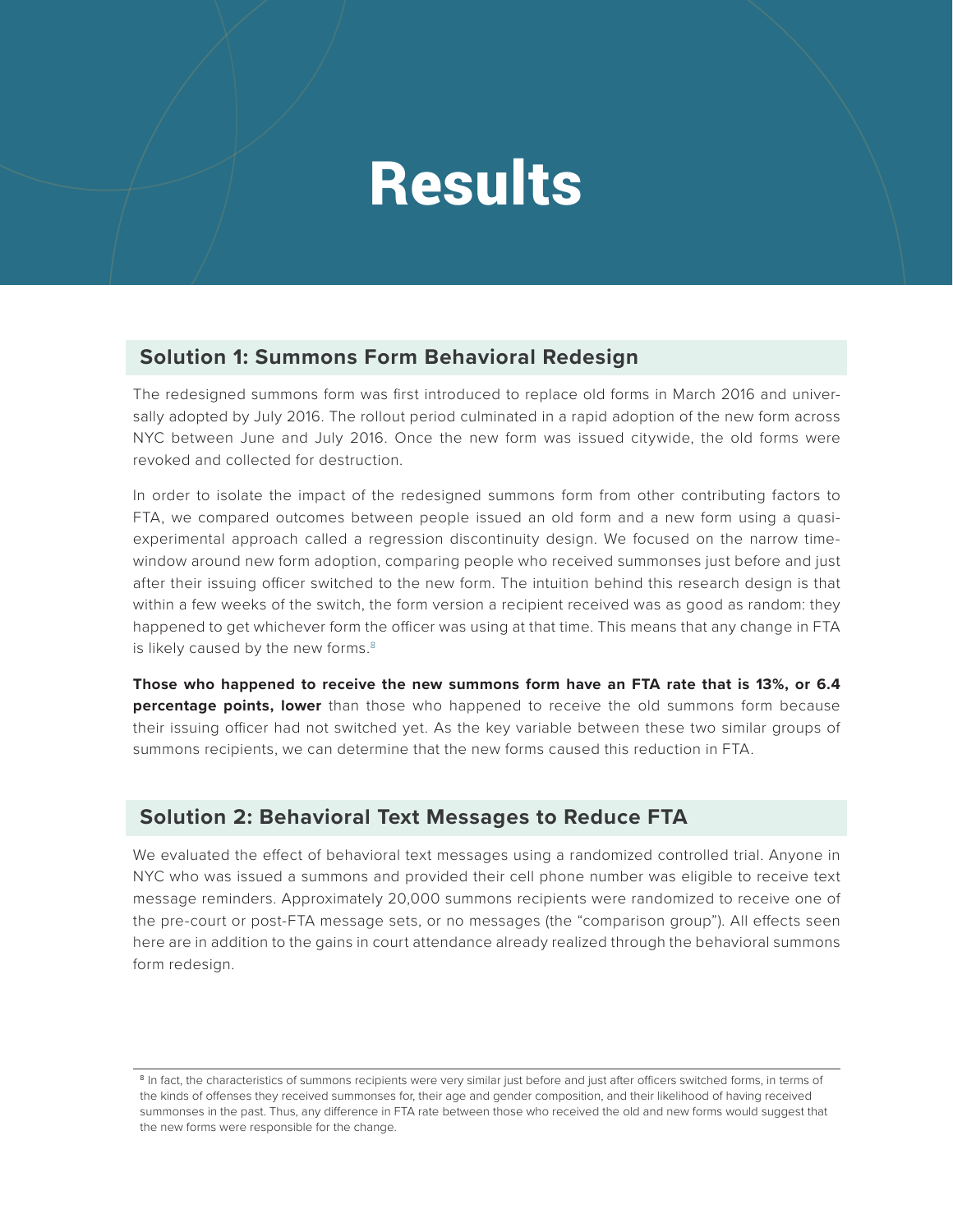### **TEXT MESSAGE SETS**



We found that receiving any pre-court message reduces FTA on the court date by 21%. **The combination messages, using elements of both the consequences and plan-making sets, were the most effective, reducing FTA by 26% (from 38% to 28%).** This 26% FTA reduction is measured on the court date, and comes after receiving the sequence of three pre-court messages.

We also looked at the impact 30 days after the court date, as some summons recipients show up to court to clear their warrants after their scheduled court date. Individuals receiving the combination messages receive a post-FTA message if they fail to appear in court on their scheduled date. Relative to receiving no text message, **we find a 32% reduction in open warrants for people who received a combination message set and a post-FTA message (from 24% to 17%).** This reflects both the change in FTA on the court date, as well as subsequent court appearances to clear warrants within 30 days of the scheduled court date.

There is also a question of whether timing of messages matters for reducing FTA—are messages more effective when they are sent before missing a court date or after? We find that post-FTA messages alone are helpful, leading to a 15% reduction in failures to return to court within 30 days, but not as helpful as pre-court messages. Among post-FTA messages, the consequences message (16% reduction) was more effective than the social norms message (14% reduction).<sup>9</sup>

<sup>9</sup>We also compared sending just the pre-court messages vs. pre-court *plus* post-FTA messages. Here, we find that for people who received pre-FTA messages the effect of receiving an additional post-FTA message is encouragingly in the right direction, but not yet statistically significant at the typical 5% level.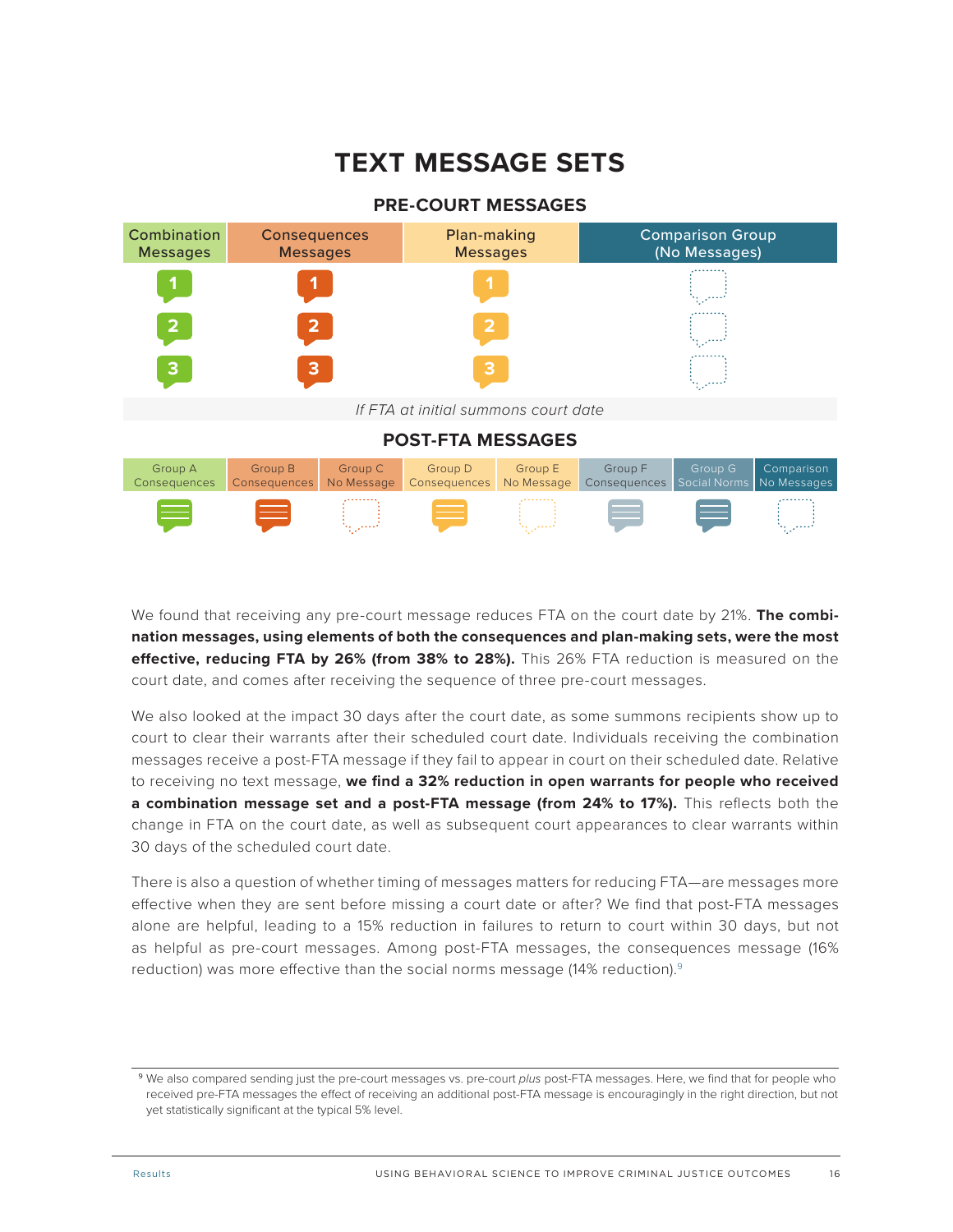

### **FTA Rate by Type of Message**

The difference in FTA rates between the comparison group and any treatment arm is significant at the 1% level (p<0.01)



### **Open Warrant Rate 30 Days After Court Dates**

The difference in FTA rates between the comparison group and any treatment arm is significant at the 1% level (p<0.01)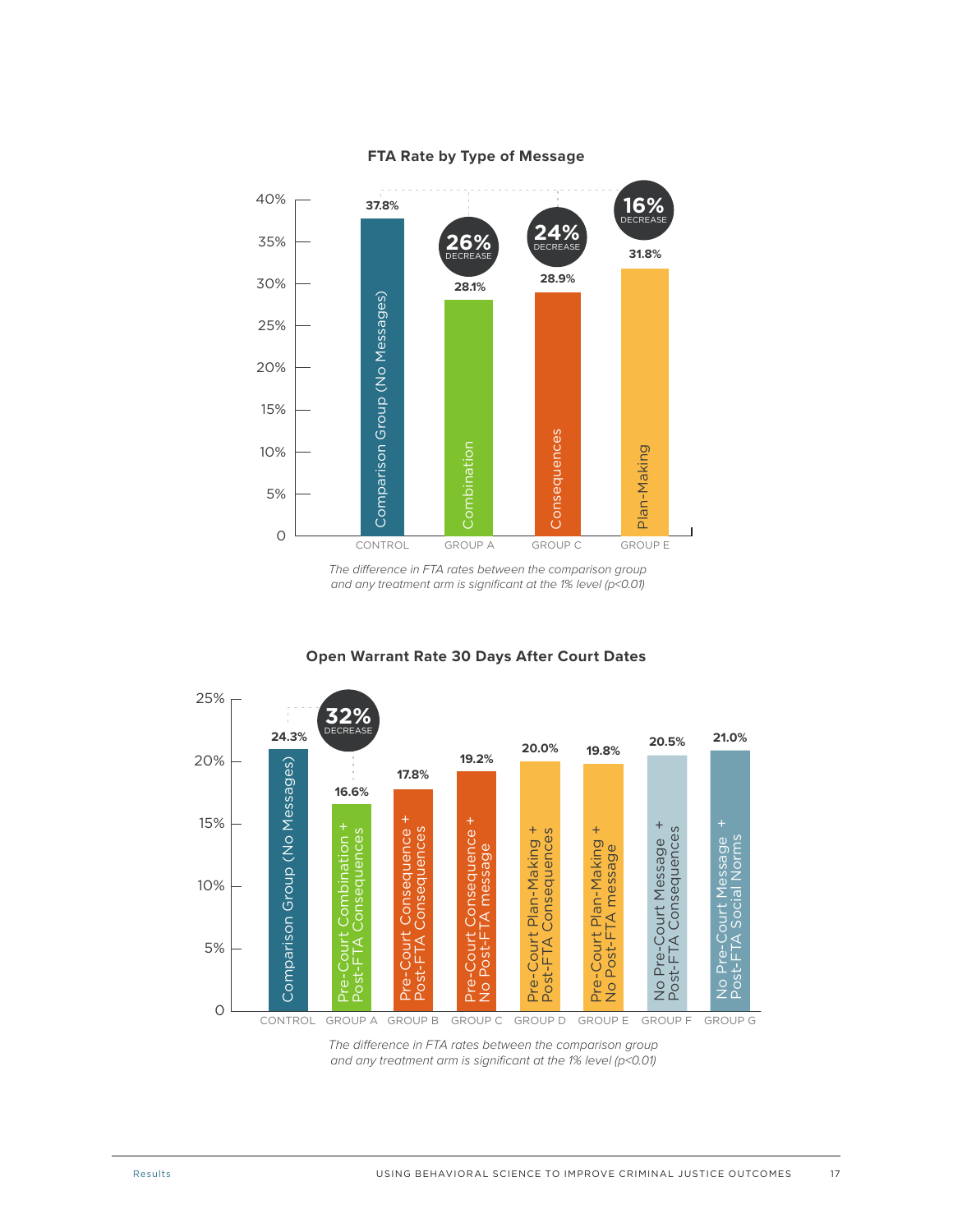

### **Cost-Benefit Analysis**

Both the redesign and text message interventions are inexpensive and scalable. Using the redesigned form has exactly the same cost as using the old form, and the only cost is incurred during a one-time change. The text messages are also inexpensive, at less than one cent (\$0.0075) per message. For example, sending all 2014 summons recipients three messages would have cost less than \$7,500.

By contrast, the costs of failing to appear in court are much higher. Entry into the criminal justice system—as would be the case if a person was arrested for having an FTA warrant—can have major adverse impacts on people's lives, regardless of the severity of the initial offense. Failures to appear in court also divert time and resources in both courts and policing. The benefits could be even larger if these kinds of messages also reduce FTA for more severe offenses, since this could result in a lesser use of pre-trial detention. By reducing FTA rates,<sup>10</sup> behavioral interventions might make it possible to allow more people to await trial outside of jail—an important goal for NYC and other U.S. jurisdictions that are concerned about the racial and social disparities of pre-trial detention. Because they are so inexpensive and easy to replicate, both interventions could easily be adapted for other locations and for other types of courts and offenses.

<sup>10</sup> Prior failures to appear in court are among the strongest predictors of future missed court appearances, and similarly the most heavily weighted factors in considering pre-trial release<https://www.bjs.gov/content/pub/pdf/prfdsc.pdf> [http://www.nycja.org/lwdcms/doc-view.php?module=reports&module\\_id=678&doc\\_name=doc](http://www.nycja.org/lwdcms/doc-view.php?module=reports&module_id=678&doc_name=doc)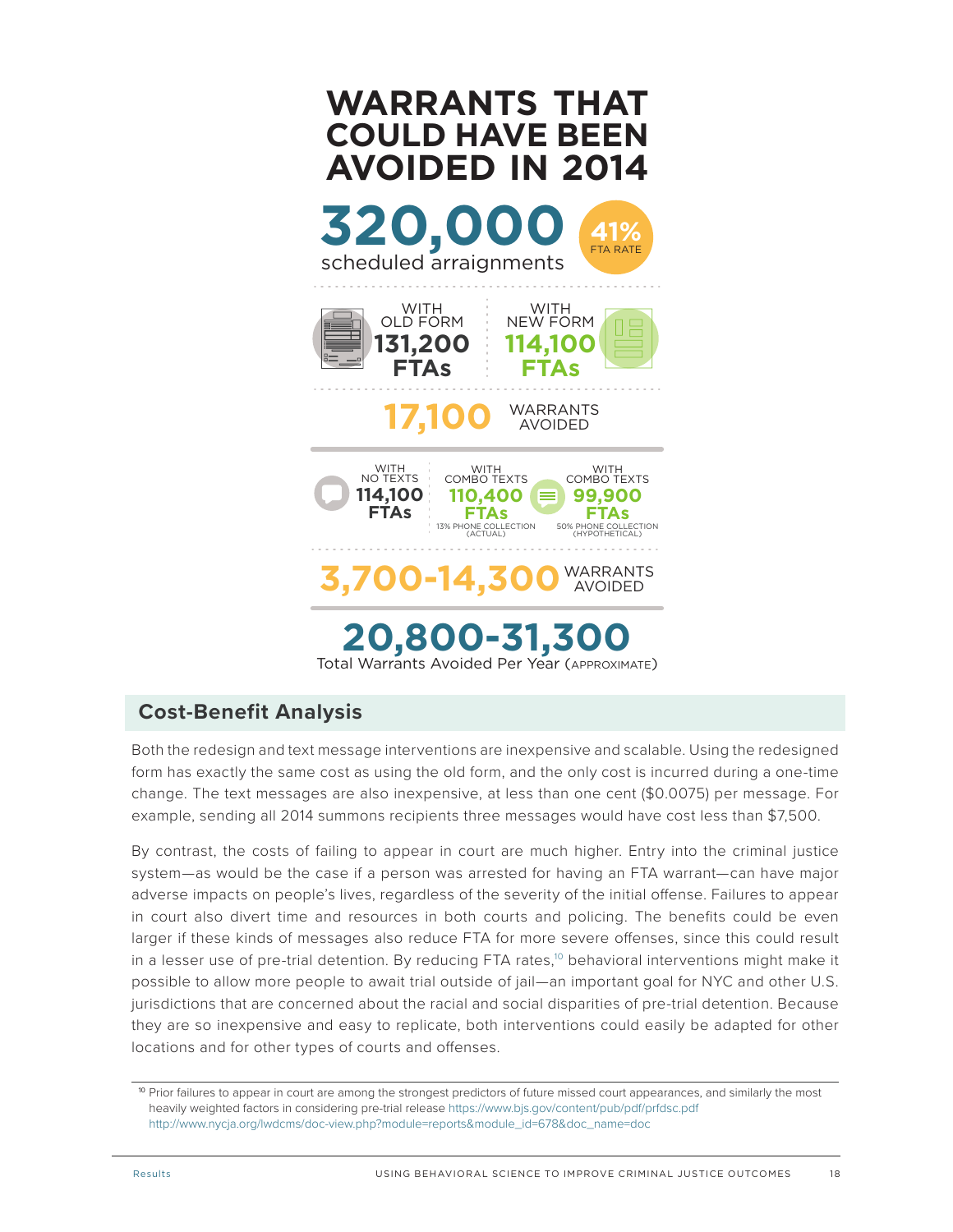# Next Steps

The interventions described here are among the first applications of behavioral science to criminal justice policy.<sup>11</sup> Promisingly, not only are these solutions impactful, their effects are as large or larger than some of the most successful similar behavioral interventions in other domains. We see these interventions as an encouraging first step toward incorporating insights from behavioral science into criminal justice reform.

An immediate next step is to build off of the results and continue to scale the most effective interventions to reach more people. As a measure of the potential for future growth, a recent survey found that 87% of adults nationwide own a cell phone, with ownership reaching nearly 96% in NYC.<sup>12</sup> While text messages are very effective, only about 13% of summons recipients in NYC currently provide a cell phone number, which represents a significant opportunity to expand reach. Enabling more recipients to get these messages would increase the potential impact of this intervention.

Another promising avenue we are exploring is "personalized reminders." The usual approach in behavioral science is to identify the intervention with the largest average effect and administer the same "nudge" to everyone. We might achieve larger gains by tailoring reminders to individuals, so that a given individual receives messages specific to the barriers that they are experiencing. For instance, busy people may be particularly responsive to plan-making messages, while first-time summons recipients may be more responsive to consequences messages.

Our findings have the potential for impact beyond low-level offenses and beyond NYC. Another aim is to scale both the redesign of other complex forms that recipients receive and text message reminders across different court systems and cities. Future work could specifically investigate the gains to behavioral enhancements at criminal courts that handle more serious misdemeanors and felonies in jurisdictions across the country.

The work we describe here represents an early success in using behavioral science to improve the criminal justice system. Because behavioral approaches to criminal justice reform have been largely overlooked, we believe that there are many "easy wins" to be had. Of course, effective nudges are not substitutes for substantial policy change, but they could be an effective complement and can be more readily implemented and scaled than broad policy changes. A concerted effort toward low-cost, incremental benefits could add up to make a significant difference both for the criminal justice system and for people's lives.

This research by ideas42 and the University of Chicago Crime Lab, in collaboration with MOCJ, NYPD, and OCA, is a promising step toward incorporating behavioral science in criminal justice. We are eager to continue efforts to better understand how novel, low-cost strategies could be used by NYC and other jurisdictions to make progress on persistent policy challenges.

<sup>11</sup> Another early example is the work of Bornstein et al (2013)." [http://ppc.unl.edu/wp-content/uploads/2012/08/Bornstein-et-al-](http://ppc.unl.edu/wp-content/uploads/2012/08/Bornstein-et-al-Reducing-courts-failure-to-appear-rate-by-written-reminders-Psychology-Public-Policy-and-the-Law-2013.pdf)[Reducing-courts-failure-to-appear-rate-by-written-reminders-Psychology-Public-Policy-and-the-Law-2013.pdf](http://ppc.unl.edu/wp-content/uploads/2012/08/Bornstein-et-al-Reducing-courts-failure-to-appear-rate-by-written-reminders-Psychology-Public-Policy-and-the-Law-2013.pdf)

<sup>12</sup> <https://www1.nyc.gov/assets/dca/MobileServicesStudy/Research-Brief.pdf>